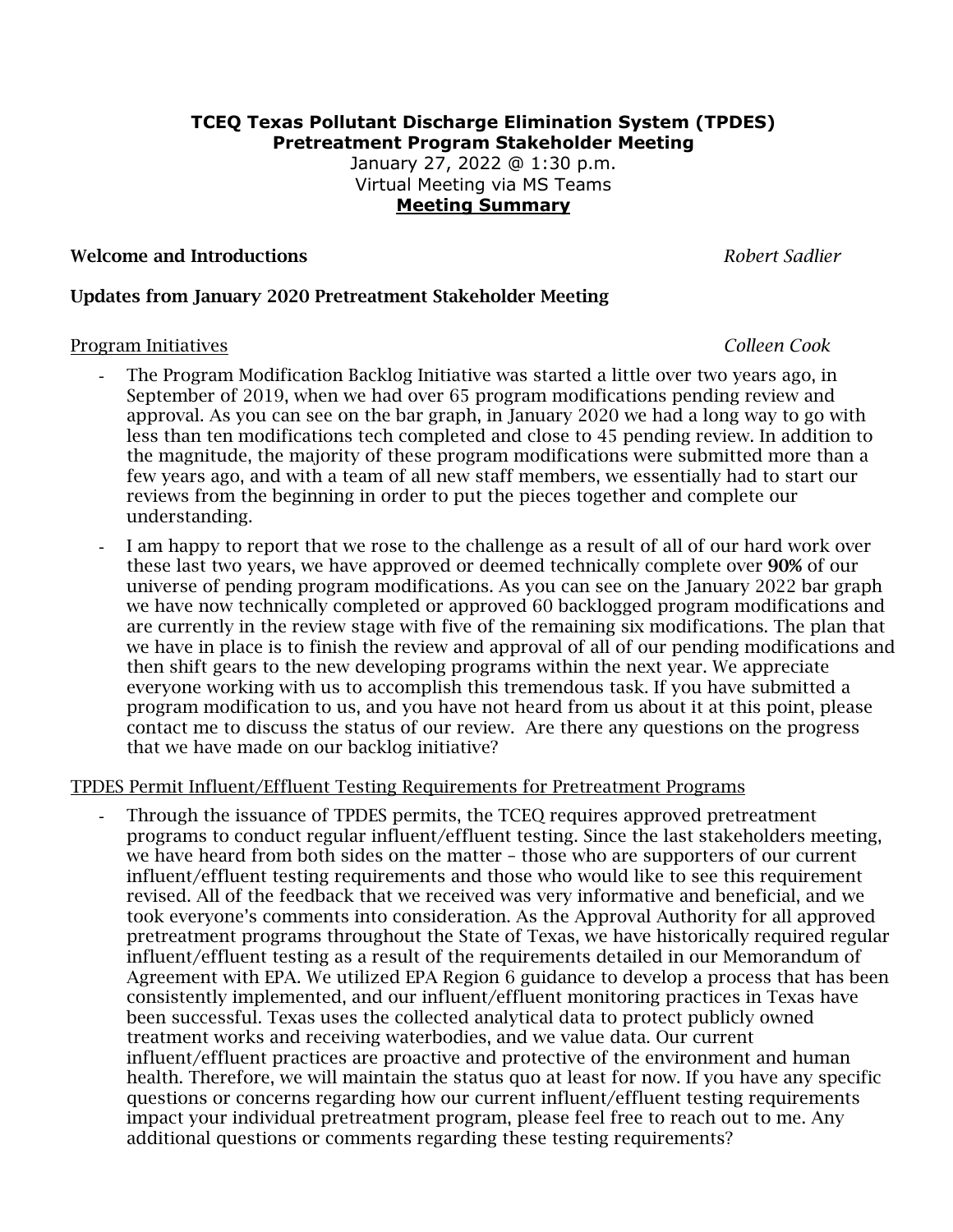*Questions:*

Stakeholder Question: How is the data proactive? Stakeholder indicated that Pretreatment programs should be able to reduce parameters they are required to test for if they have historical data proving certain pollutants have not been present.

TCEQ Answer: *40 CFR Part 122 Appendix requires testing for these priority pollutants. Programs are required to test at this frequency to determine which pollutants may potentially be present. Just because a pollutant hasn't been present historically, doesn't mean it won't be in the future. Proper monitoring will ensure these pollutants are identified if they become present/active in the collection system.* 

Stakeholder Question: Stakeholder states certain pesticides are no longer manufactured in the US - why should POTW's have to test for these if they have historical data that show it's not present in their discharge?

TCEQ Answer: *These pollutants are listed in 40 CFR part 122 and because these are on the EPA's list of pollutants of concern, programs must test for them. As the Approval Authority for the State of Texas, TCEQ is required to present data to the EPA demonstrating that these pollutants are not present and are being tested for.*

# Implementation of EPA Dental Amalgam Rule *Bridget Malone*

- During the Pretreatment Stakeholder Meeting in January 2020, we presented a draft FAQ for Control Authorities regarding the EPA Dental Amalgam rule. We revised the FAQ based on additional comments and concerns submitted to the agency, and that revised FAQ document can be found on TCEQ's Dental Rule webpage. At this point in time, all control authorities (CAs) should have submitted to the TCEQ their One Time Compliance Report (OTCR) form as a modification to their approved program. Any additional new forms or documents that are created by a program for implementation of the Dental Rule, should also be submitted to the TCEQ as a program modification. CAs may choose to enforce against dental dischargers if they desire to do so. In such instances, CAs will need to ensure that they have the legal authority, appropriate procedures and other documentation incorporated into their approved pretreatment programs. TCEQ is not requiring CA's have the ability to enforce against dental dischargers. Please reach out to Pretreatment Team staff if you have any questions regarding the submittal of the OTCR report or implementation of the Dental Rule.

# Pre-Application Meetings for Program Modification Submissions

- Starting January 1, 2021, the TCEQ Pretreatment Team has been requiring mandatory preapplication meetings on all nonsubstantial and substantial program modification submissions. This new process was established in order to ensure that all of the appropriate information is included in program modification submissions, and it also provides the framework for open communication and time-efficient reviews. The preapplication meetings we have had so far have been successful in starting the review process off on the right foot and ensuring both the CA and TCEQ are on the same page. Please contact the TCEQ Pretreatment Team at [WQpret@tceq.texas.gov](mailto:WQpret@tceq.texas.gov) to set up a pre-application meeting at least two weeks prior to the official submission of any nonsubstantial or substantial program modifications

# Regulatory Update: Federal Revisions to EPA's PFAS Final Rule *Jessica Alcoser*

EPA has issued the final PFAS rule which became effective on June 22, 2020. In this rule, EPA added 172 per- and polyfluoroalkyl substances (PFAS) to the list of chemicals subject to reporting under Section 313 of the Emergency Planning and Community Right-to-Know Act (EPCRA) and Section 6607 of the Pollution Prevention Act (PPA). Facilities affected are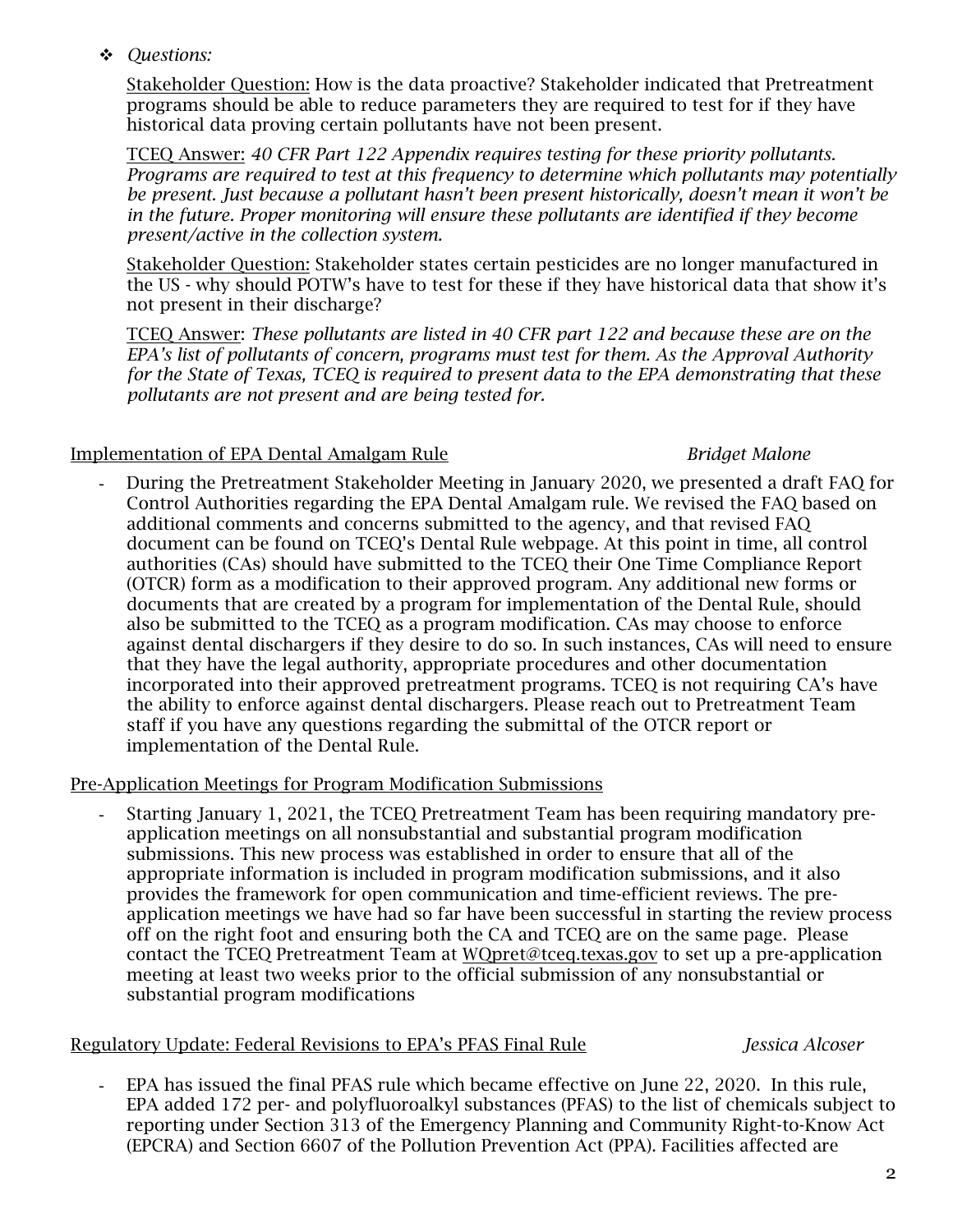facilities who manufacture, process, or otherwise use any of the PFAS chemicals listed in the rule. More specifically, EPA is adding these chemicals to the EPCRA Section 313 list of toxic chemicals, otherwise referred to as the Toxics Release Inventory (TRI).

- Additionally, in September 2021, EPA published the Effluent Limit Guideline (ELG) Preliminary Plan 15 as well as the Multi-Industry Study of PFAS. These documents outlined EPA's initiatives on revising pretreatment standards to address the discharge of per- and polyfluoroalkyl substances (PFAS) from facilities that manufacture PFAS. In October 2021, EPA released the PFAS Roadmap, which established timelines for action—whether it is data collection or rulemaking—on the **nine** industrial categories in the proposed PFAS Action Act of 2021.
- EPA's multi-faceted approach entails:
	- $\circ$  Undertake rulemaking to restrict PFAS discharges from industrial categories where EPA has the data to do so — including the guidelines for organic chemicals, plastics and synthetic fibers (OCPSF), metal finishing, and electroplating. Proposed rule is expected in Summer 2023 for OCPSF and Summer 2024 for metal finishing and electroplating.
	- $\circ$  Launch detailed studies on facilities where EPA has preliminary data on PFAS discharges, but the data are currently insufficient to support a potential rulemaking. These include electrical and electronic components, textile mills, and landfills. EPA expects these studies to be complete by Fall 2022 to inform decision making about a future rulemaking by the end of 2022.
	- $\circ$  Initiate data reviews for industrial categories for which there is little known information on PFAS discharges, including leather tanning and finishing, plastics molding and forming, and paint formulating. EPA expects to complete these data reviews by Winter 2023 to inform whether there are sufficient data to initiate a potential rulemaking.
	- o Monitor industrial categories where the phaseout of PFAS is projected by 2024, including pulp, paper, paperboard, and airports. The results of this monitoring, and whether future regulatory action is needed, will be addressed in the Final ELG Plan 15 in Fall 2022.

The Final ELG Plan 15 is expected in Fall 2022. At this time, control authorities and affected industrial facilities should continue to ensure they have reviewed any updates to federal regulations and categorical standards, as well as, make efforts to keep current with all of EPA's ongoing PFAS initiatives.

*Questions:*

Stakeholder Question: Can TCEQ provide a summary of this PFAS presentation or can a copy be found online?

*TCEQ Answer: Yes, all of this information is on the EPA PFAS online road map and can be found here: [PFAS Strategic Roadmap: EPA's Commitments to Action 2021—2024](https://www.epa.gov/system/files/documents/2021-10/pfas-roadmap_final-508.pdf)*

Stakeholder Question: Is the PFAS update specific to certain subcategories within the aforementioned categorical standards?

*TCEQ Answer: TCEQ will look into the specifics and provide an update at the next meeting.*

# Pending Pretreatment Program Modifications and New Developing Programs

TPDES Permit Action Process for all Substantial Program Modifications *Colleen Cook*

I would like to provide a quick update on the TPDES permit action needed for technically complete sub mods. Now that we have been successful in essentially completing all pending program modification reviews, we are going through the process of incorporating technically-complete SUBSTANTIAL modifications into CAs' pretreatment programs via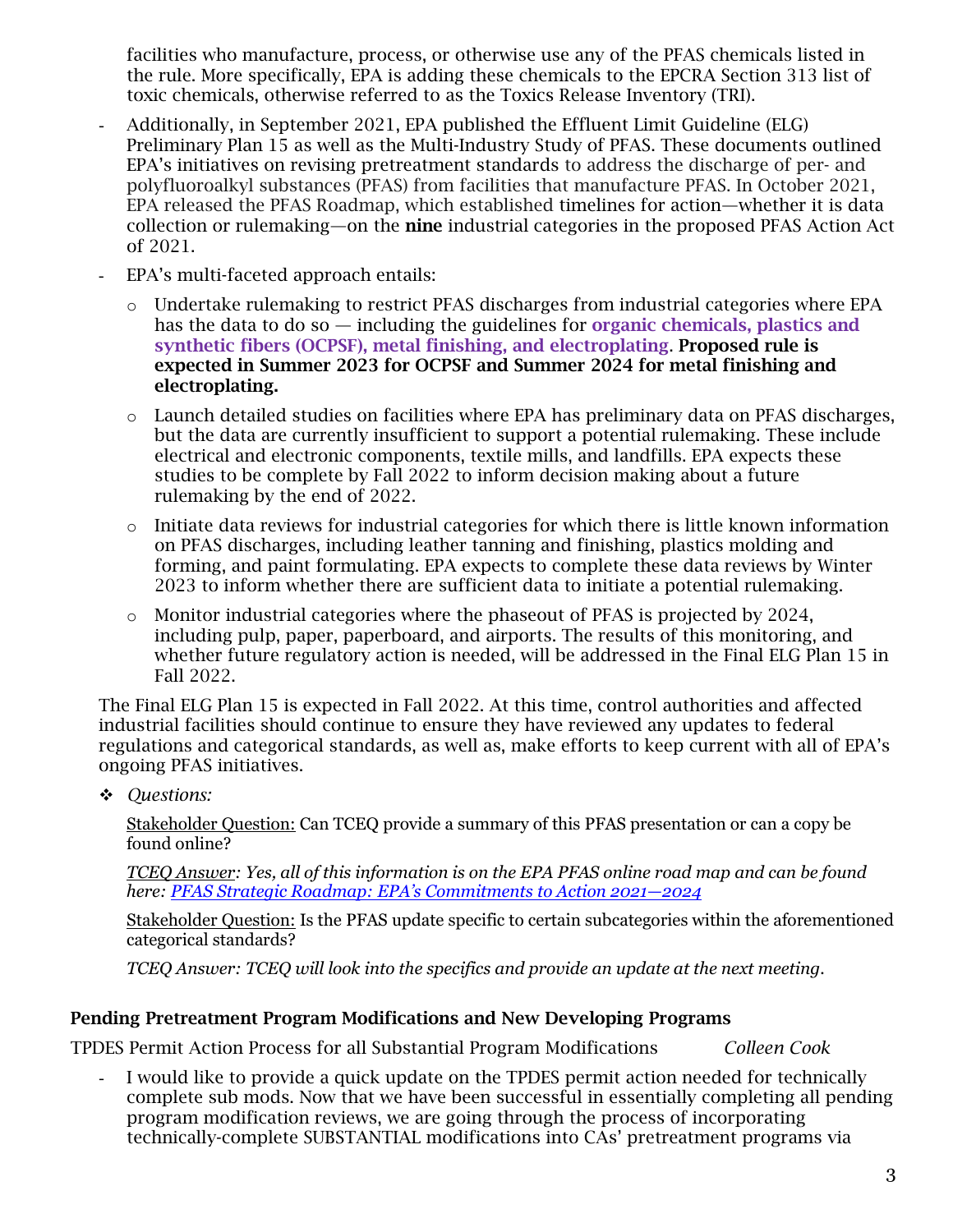TPDES permit actions. The Pretreatment Team will be in contact with CAs regarding any questions on the incorporation of your recently approved substantial modification into the POTW's tracking or covered TPDES permit. It is important to note that although initially only one TPDES permit within the approved program is modified to incorporate the new substantial modification approval date, the modification becomes incorporated into the entire program (i.e., all covered WWTPs under the program).

If you have submitted a program modification to us, and you have not heard from us about it at this point, please contact me as soon as possible, to discuss the status of our review.

# Technically-Based Local Limit Redevelopments *Jessica Alcoser*

- We are pleased to report to our stakeholders that we have successfully processed all of the pending TBLL redevelopment submissions that were a part of the pretreatment program modification backlog. At this point, all pending TBLLs have been either declared technically complete or are currently under technical review by a staff member. The agency's review of TBLLs redevelopment submissions is conducted using the U.S. Environmental Protection Agency's (EPA) *Local Limits Development Guidance Manual* (EPA TBLLs Guidance) and *Local Limits Development Guidance Appendices,* July 2004, and the *EPA Region 6 Technically Based Local Limits Development Guidance* (EPA Region 6 TBLLs Guidance)*,* October 1993.
- We would also like to take this opportunity to clarify that for control authorities recalculating TBLLs for their POTW, TCEQ is requiring that all TBLL redevelopment submissions contain a minimum of seven consecutive days of sampling for the influent, effluent, & domestic/commercial background locations. TCEQ is obligated to make decisions on data that is accurate and representative of current conditions and therefore it is our programmatic policy that all TBLL redevelopment submissions shall include, at a minimum, a sampling event study of seven consecutive days to calculate pollutant removal efficiencies.
- *Questions:*

Stakeholder Question: Seven (7) day consecutive sampling is done per EPA (1993) Guidance and not the more recent 2004 updated EPA guidance guidance. Why is TCEQ's own guidance not reflective of this and why is TCEQ requiring programs to test 7 consecutive days per EPA 1993 guidance?

*TCEQ Answer: TCEQ hears your concerns, and it is something that we are looking into and reaching out to discuss with Region VI. However, this has been our programmatic policy since we were delegated authority to implement the Pretreatment Program back in 1998, so we want to make sure and do our due diligence before changing our historical practice to require consecutive day monitoring for redevelopment studies.* 

# New Developing Pretreatment Programs *Bridget Malone*

- Now that we have successfully cleared the majority of pending program modifications for our current approved programs, TCEQ will begin reviewing the new developing program submissions. There are a total of eight (8) developing program submissions that will need to be reviewed. To ensure staff are reviewing the most appropriate documents, Pretreatment staff will reach be reaching out to the developing program contacts to ensure that we have all of the appropriate documents for program review on file. During the review, we plan to implement a collaborative process, in which we schedule either Teams meetings or conference calls to go over any discrepancies so they can be resolved in realtime. These joint-working sessions have minimized the back-and-forth correspondence, as well as provide an opportunity for us to address any questions or concerns. If a developing program would like to submit updated program documents, please contact the Pretreatment Team for further discussion.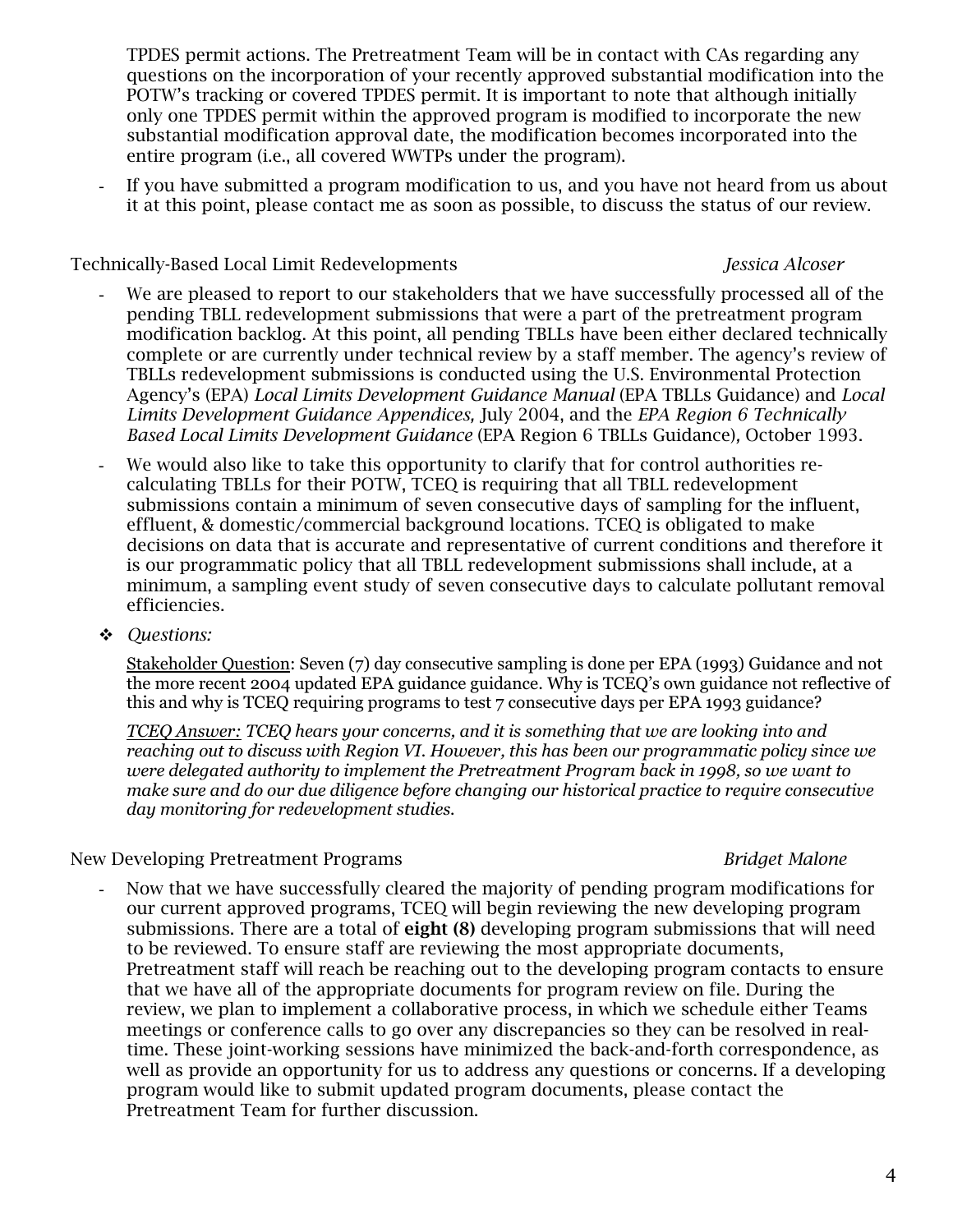## Discussion on EPA Method Update Rule *Dr. Erin Darling*

- The Water Quality Division is currently in the process of implementing the 2017 EPA Method Update Rule. Since our last meeting in January 2020, the TCEQ MUR Workgroup, that is responsible for overseeing the implementation process of these method rule updates, has done research into how all 50 states and US territories are implementing the 2017 MUR. This research identified some states that are using a similar approach to Texas and some states that have more stringent requirements.
- The TCEQ uses the MALs in Appendix E of the IPs for TPDES permit application screening and TPDES permit reporting purposes. Influent/effluent testing conducted by approved pretreatment programs is included under the TPDES permit reporting requirements. The TCEQ will ensure that the language included in Appendix E clearly states that the listed MALs are to be used for reporting pollutants at non-detectable concentrations. For example: prior to reporting a non-detectable result ("less than value"), permittees should compare the non-detectable level to the approved MAL in Appendix E in order to ensure that the analytical method tested down to either the MAL or the (or daily average effluent limit), whichever is greater, for that analyte.
- Additionally, the workgroup has reviewed the monitoring data submitted with the annual pretreatment performance summaries from all of the approved pretreatment programs from 2018 through June 2021. For 81 pollutants with MALs that are proposed to decrease in Appendix E of the IPs, the workgroup investigated the MALs reported by every program that reported a result as non-detectable. The workgroup found that programs in Texas are reporting at or below the proposed MALs for 73 of these pollutants.
- The Pretreatment Team will implement the new MAL values concurrently and consistently with the rest of the Water Quality Division. Are there any questions or concerns regarding the Method Update Rule at this time?
- *Questions:*

Stakeholder Question: Is there a timeline of when the new Method Update Rule will be adopted?

*TCEQ Answer: This will coincide with the pending IP revisions.*

Stakeholder Question: Are CAs required to make sure their SIUs meet the new MALs?

*TCEQ Answer: In order for CAs to test to a nondetect they must test down to the MAL value.* 

Stakeholder Question (Mr. Steve Barry): Question specific to SIU sampling. Do I need to change SIU permits so they are using the new testing method (i.e. able to report nondetect)?

*TCEQ Answer: Does the permit require SIUs to test down to the MAL?* 

Stakeholder Question: Stakeholder indicated that Part 136 is listed in SIU permits.

*TCEQ Answer: We will look into this more and follow up.*

*TCEQ Additional Follow up: SIUs must adhere to the sampling and analytical requirements in Part 136. SIUs must use methods approved in Part 136 that are sufficiently sensitive to demonstrate compliance with the applicable local limit or categorical limit. Unless required to do so by the CA, SIUs do not need to test down to the TCEQ MALs.* 

Stakeholder Question: Will the new IP draft be emailed for public comment? There are a lot of issues with laboratories meeting some of the existing MALs for some pollutants.

*TCEQ Answer: Yes, the new IPs will be open for public comment. And all questions will be referred to the MUR workgroup for additional review.* 

Stakeholder Question: Please follow-up with the entire group on this. This will have some major impacts on sampling capabilities and cost as well.